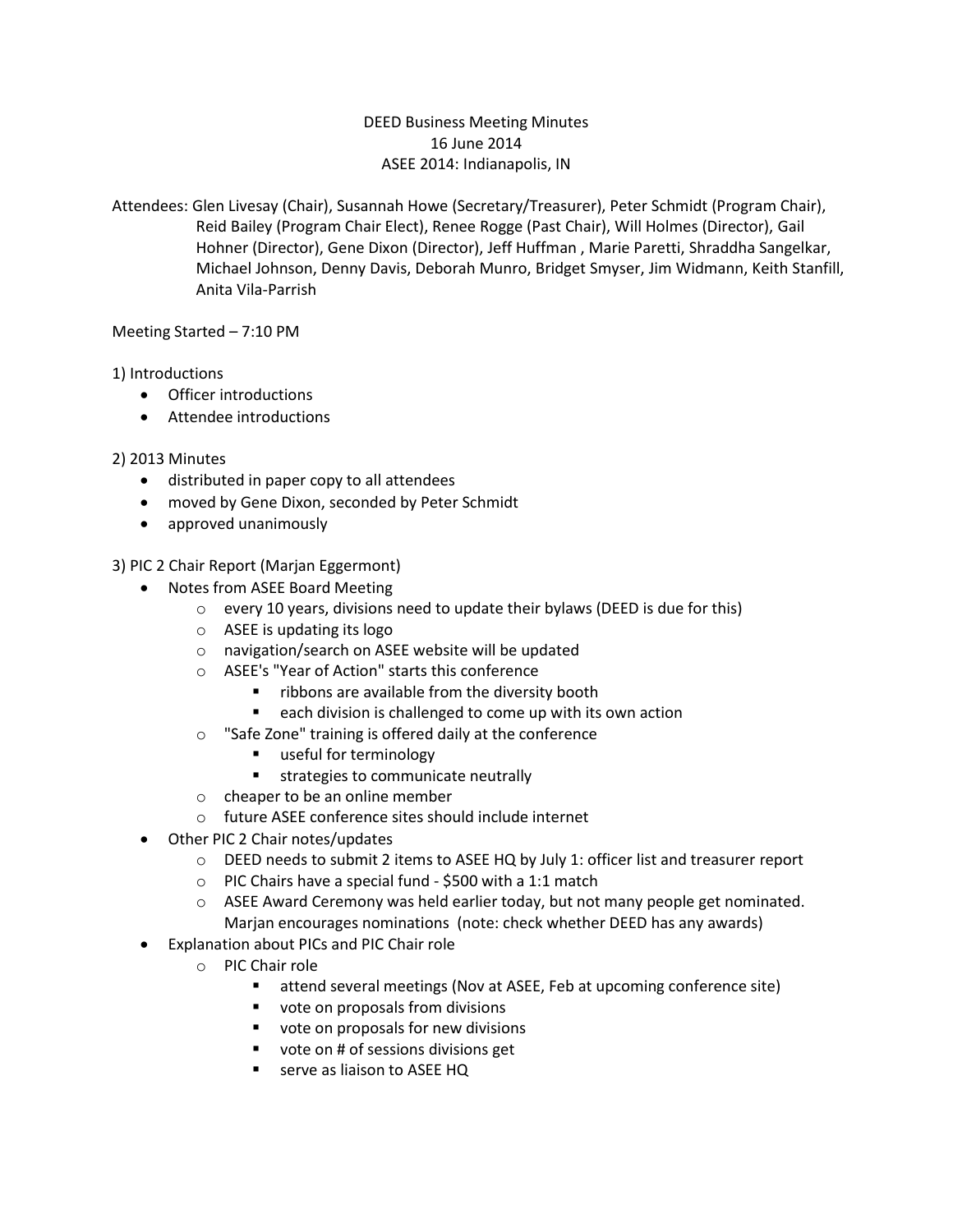- o PIC breakdown
	- $\blacksquare$  PIC 1 = traditional disciplines
	- $\blacksquare$  PIC 2 = "outgrowths" of traditional disciplines: biomed, design, software
	- $\blacksquare$  PIC 3 = applications
	- PIC 4 = liberal arts, libraries, research, women, students
	- $\blacksquare$  PIC 5 = industry liaison
- Comments to PIC Chair from attendees
	- o need to fix review process
	- o ditch the band in the Exhibit space
	- o change OSL to enable search by time too
	- $\circ$  add papers you have authored or sessions you are facilitating to your schedule on the OSL app

#### 4) Reports

- Division Chair (Glen Livesay)
	- o thanks to all who have helped out
	- o DEED membership is growing (845 members in 2013-2014)
- Program Chair (Peter Schmidt)
	- o DEED sponsored two workshops, which were pretty well attended
	- o 120 papers submitted, 56 published
	- o 102 people volunteered to review
	- $\circ$  Room size complaints from 2013 were heard DEED is now in bigger (too big?) rooms
	- o Larger poster session this year
	- o Good yield at conference
	- $\circ$  Sessions: 7 technical sessions (including Best of DEED). One session at 7 AM because one technical session slot was eliminated to make room for a social event
- Treasurer (Susannah Howe)
	- $\circ$  2014 Expenses = \$3216.58, includes ASEE 2013 paper awards, ASEE 2013 workshop expenses (unforeseen), ASEE business meeting, and silver level sponsorship for the 2014 Capstone Design Conference
	- $\circ$  2014 Income = \$1445, includes membership dues plus operating revenue
	- o Current BASS account level = \$18,282.97
- Upcoming Division Chair (Susannah Howe)
	- o planning for a monthly newsletter
	- o desire for DEED activities at ASEE 2015
	- o idea to have giveaways on table at Division Mixer at ASEE 2015

#### 5) New Business

- Website update
	- $\circ$  goal is to move to ASEE hosting (need to contact ASEE HQ and Rudy Eggert)
	- o perhaps a Director can help with this
- Eylaws update  $\rightarrow$  ASEE wants to adopt more inclusive language
- Officer structure
	- o other divisions have longer terms to ensure more continuity
	- $\circ$  does DEED want to extend terms? Perhaps not, but let's expand the (program chair) Google Doc to document roles
	- o note: other divisions have officer handbooks (get details from Gene Dixon)